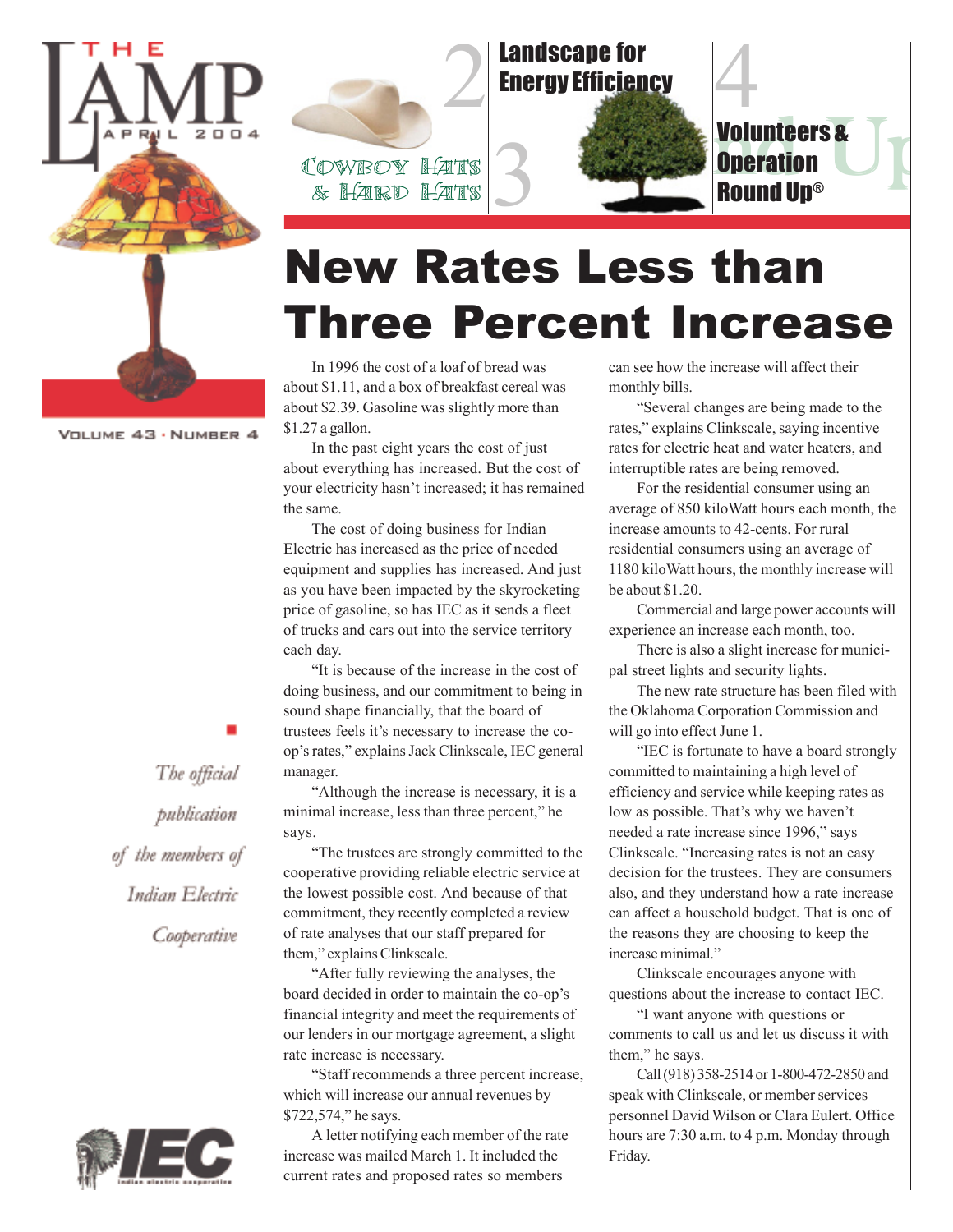### Cowboy Hats & Hard Hats

## A Conversation Leads to Better Understanding

At its meeting on Feb. 26, the board of trustees of Indian Electric Cooperative approved the filing of a rate increase with the Oklahoma Corporation Commission. The rate increase will be slightly under 3 percent and should return additional annual revenue of \$722,574 to your cooperative and is the first increase in rates since 1996. Several changes are being made in the rate structure including the removal of all incentive credits for electric heat, water heaters and interruptible rates. The rate increase application with the commission requires a 90-day waiting period, so the rates will become effective on June 1.

A rate

increase is never an easy decision and your board of trustees had a lengthy and lively debate on the rate proposal. Their job as trustees is to be your representative and to keep the cooperative operating in a sound condition. This includes operationally, delivering quality power to members, and financially, seeing that we keep the system in good condition while meeting our financial requirements. They must make these decisions while keeping your rates as low as possible. And let's face it, just like you, the trustees are all members and rate payers and they don't want to pay any more than they have to.

> By now you have received notice of the rate increase along with a copy of

the current and proposed rates. Also included was an outline of a petition that can be completed to protest this rate increase to the Corporation Commission. If you

> feel this rate increase is not fair and equitable,

### by Jack Clinkscale, General Manager

you may file a petition with the commission that expresses your concerns. This is your right as a member of Indian Electric, but I would ask one thing before you file a petition. Give us a call and let us address your concerns. If we cannot do so to your satisfaction, then file the petition. All I ask is the chance to show why this rate increase is necessary. I am not naive enough to think we are going to make everyone like a rate increase, but I do feel we can make you understand the reasons why we need this increase and the factors that have caused our current revenues to be inadequate. I am not asking you to like it, only to understand it.

In coming editions of *The Lamp*, I will address some of the issues that required us to seek this increase. In the meantime, if you have questions or concerns do not hesitate to give us a call. We will be happy to show you how the increase will impact your particular account(s). Feel free to contact me, David Wilson or Clara Eulert in our member services department at 358-2514.

### **INDIAN ELECTRIC COOPERATIVE, INC.**

**Office Hours** 7:30 a.m. – 4:00 p.m. (Monday - Friday) (918) 358-2514 www.iecok.com

**To Report an Outage** (918) 358-2514 or 1-800-482-2750

**24-hour Service Center** (918) 295-9520

#### **Board of Trustees** Wanda Foster, President District 5 Loris Peckenpaugh, Vice-President District 6 Berry Keeler, Sec.-Treas. District 9 Robert Burk District 1 Mike Spradling District 2 **J.W. Perry District 3** Leon Day District 4 Bill Boone District 7 Gary Moore **District 8**

Rock Reese District 9

#### Jack Clinkscale General Manager

*The Lamp* (USPS 942-940) is published monthly by Indian Electric Cooperative, Inc., P.O. Box 49, Highway 64 Southeast, Cleveland, Oklahoma 74020 for the interest of its membership. Subscription price was \$0.17 per month in 2002. Periodical postage paid at Cleveland, Oklahoma and additional mailing offices.

- Postmaster: Send address changes to The Lamp, P.O. Box 49, Cleveland, OK 74020.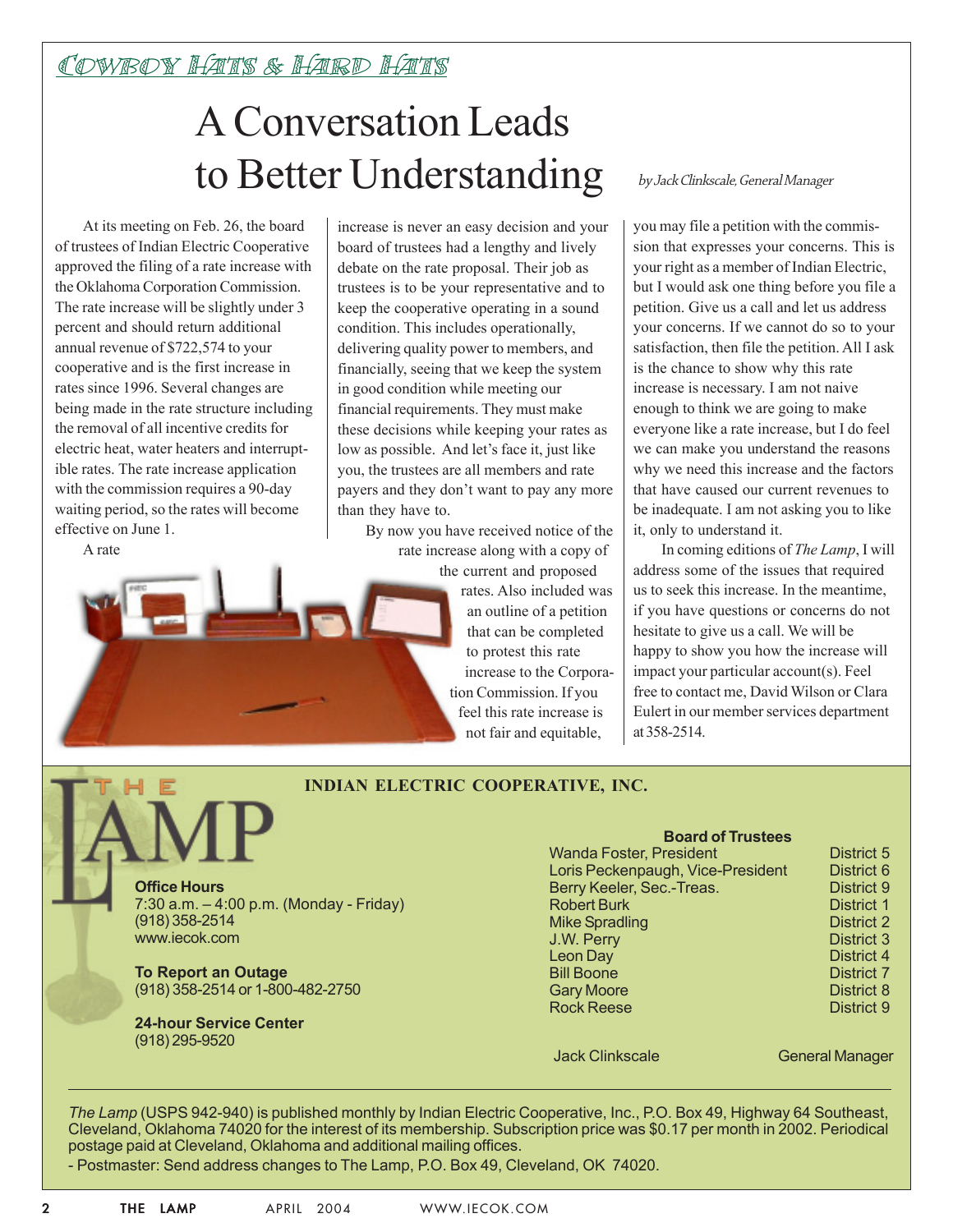# Operation Round Up<br>In the Service of Volunteering  $(R)$

## *by Clara Eulert*

Thanks to the volunteering spirit of an Operation Round Up® grant applicant who asked, "Is it possible for me to contribute to Operation Round Up®?" the following new opportunities are available.

Now both IEC members and nonmembers can make contributions to this program. IEC members can continue to have their electric bills rounded up to the next dollar or contribute a specific amount each month in addition to the 'rounded up' amount. Operation Round  $Up^{\otimes}$  contributions will appear on their bills as the line item 'Operation Round Up®.' But anyone can also designate a one-time lump sum contribution.

Through committed Operation Round Up® volunteers, our nine IEC Foundation Board members, volunteering their time and energies and those members volunteering their monies, the IEC Foundation and Operation Round  $Up<sup>®</sup>$  assisted eight individuals and one organization for a total January disbursement of \$2,676.19. During the February meeting, the IEC Foundation board approved three individual and/or family grants. Operation Round Up® receives many worthy requests each month, but due to limited funds is unable to grant every application.

Without volunteers making both physical and monetary contributions, Operation Round Up® would not exist. Contributions to Operation Round Up® are tax deductible. More than the deduction, the contributor receives confirmation they are making a difference in the lives of worthy individuals or organizations in the IEC service area while only costing the contributor less than the cost of one soft drink from a vending machine per month. To the volunteers, IEC applauds you. To those who want to volunteer, IEC welcomes your participation.

If you would like to apply for

*IEC Liaison to IEC Foundation* assistance or participate in Operation Round Up® by having your monthly bill rounded up to the next highest dollar, please contact Clara Eulert or an IEC service representative by calling (918) 358-2514 or 1-800-472-2850, Monday through Friday, 7:30 a.m. to 4 p.m. or visit our Web site at *www.iecok.com* and click on the Operation Round Up® online sign-up form link. To increase your monthly contribution or make a one-time lump sum contribution, call us or visit the Operation Round Up® section of our Web site and

choose 'Additional Contribution Amount' online form or 'One-Time Lump Sum' online form. Non-IEC members can contact Clara Eulert by phone or by e-mail at *ClaraE@IECOK.com*.

It is a pleasure to be in the service of committed volunteers. Many thanks from the Operation Round Up® directors and those individuals and organizations you have helped immeasurably through your charitable contributions.



*Volunteering their time and energy to serve on the board of directors of the IEC Foundation are (front, left to right) Anna Harris, Sand Springs; Jan Moore, Mannford; Jackie Larkin, Drumright; Marlene Braught, Sand Springs; and J.W. Casper, Pawnee. Also, (back, left to right) Jack Ditto, Cleveland; Janice Burgess, Terlton; Virgil Cravens, Fairfax; and Gene Perry, Westport.*

## Keep Our Linemen Safe - Don't Campaign on Our Poles

It's election year and everyone wants to show support for their candidate. Just be careful not to attach your campaign posters to our utility poles.

Staples or nails in our poles are dangerous, and can possibly be fatal to our linemen as they climb those poles. They can cause a lineman's hooks to get caught as he is descending from the pole or can cause them to fall from the pole.

So remember the safety of our linemen when you're campaigning.